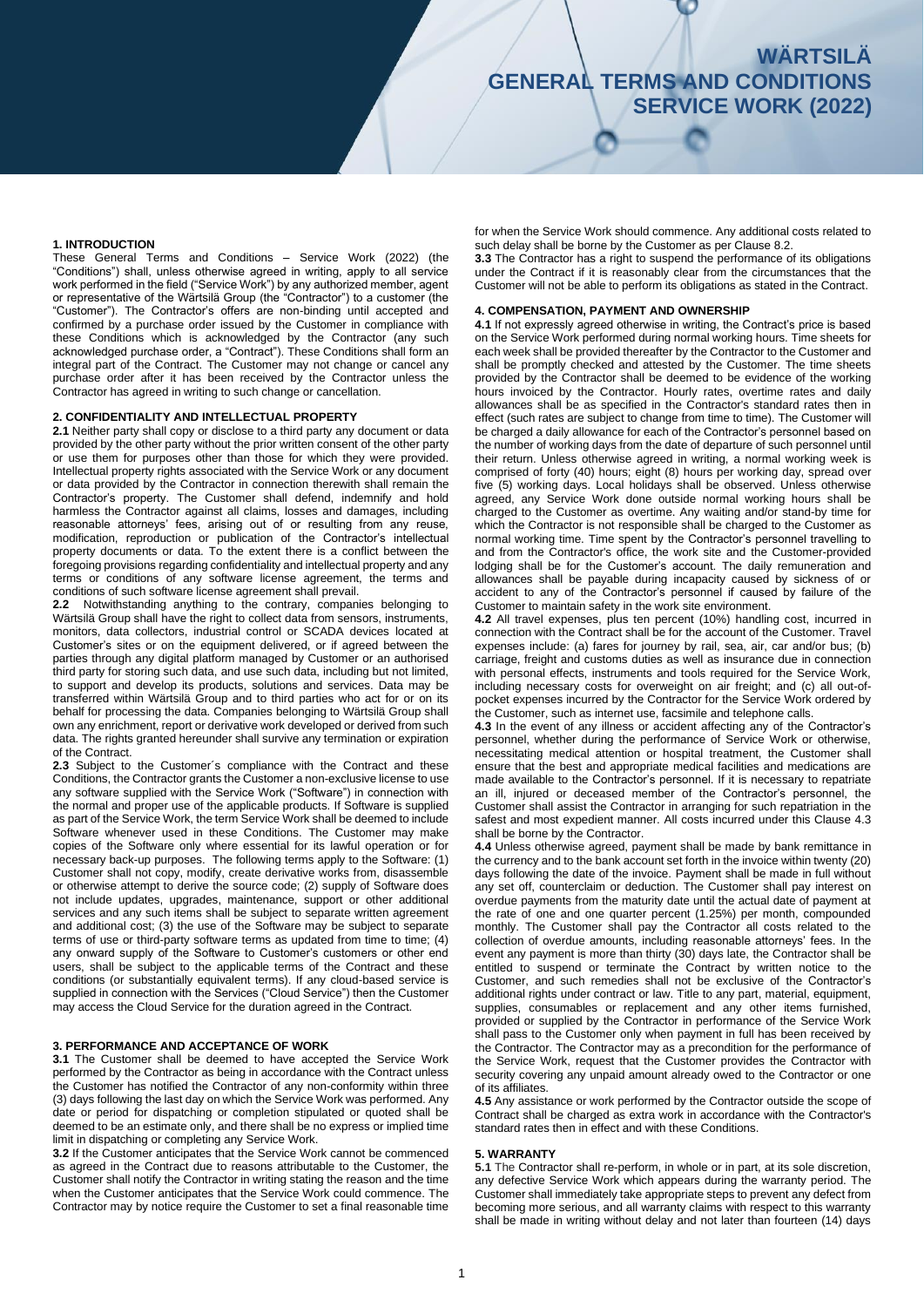following discovery of such defect during the warranty period. The Customer shall have the responsibility to establish that its claim is covered by this warranty. Replaced parts shall become the Contractor's property and upon the Contractor's request, be returned at the Contractor's cost. Delivery of repairs or re-performance under this warranty will be made in accordance with the original Contract delivery terms. The Contractor warrants that any Software shall not contain any material non-conformance with the Contractor's technical specification for such software during the warranty period and that the Cloud Service will perform substantially in accordance with the Contract and Contractor´s technical specifications for the duration of the applicable term provided in the Contract.

**5.2** The warranty period for the Service Work begins on the date of delivery and ends six (6) months from the last day of performance of the applicable Service Work. The warranty period in respect of Service Work which has been re-performed under the warranty shall expire six (6) months following the last day on which the Service Work was re-performed under the warranty. The warranty for re-performed Service Work shall be subject to the same terms, conditions and limitations of liability, as those applicable to the originallyperformed Service Work. Under no circumstances shall the warranty period of any Service Work (whether original or re-performed) extend beyond the date that is twelve (12) months following the date of commencement of the original warranty period as stipulated above in the first sentence of this Clause.

**5.3** The Contractor shall not be liable for any defect due to or arising in connection with: (1) any materials, components, tools, designs or software provided by the Customer; (2) negligence or wilful misconduct of the Customer; (3) parts, accessories or attachments other than those supplied by the Contractor in the course of performance of the Service Work; (4) improper service work, installation or alterations carried out by the Customer; (5) normal wear and tear; (6) use of unsuitable material or consumables by the Customer; (7) fluctuation in the grid; or (8) any use, service or operation of any equipment, parts or components upon which Service Work was performed which is not in conformity with manuals, instructions or specifications provided by the Contractor or which is otherwise not in accordance with normal industry practice. The Contractor's warranty obligation does not include any cranage, electricity, scaffolding, docking, diving, sub-sea work, towage costs, demounting or mounting costs and expenses of the Contractor's personnel or representatives, and all such costs and expenses shall be reimbursed by the Customer to the Contractor when applicable. If after the Contractor's warranty investigation it is found that the Customer does not have a warranty claim within the scope of these Conditions, then the Customer shall be responsible for all applicable costs and expenses for such inspection, repaired or replaced parts or other service work.

**5.4** THIS CLAUSE 5 SETS FORTH THE ONLY WARRANTY APPLICABLE TO THE SERVICE WORK AND IS IN LIEU OF ANY OTHER WARRANTIES, GUARANTEES, OBLIGATIONS AND LIABILITIES EXPRESS OR IMPLIED INCLUDING WARRANTIES, GUARANTEES, OBLIGATIONS OR LIABILITIES AGAINST NON-CONFORMITY OR DEFECTS. THE CUSTOMER HEREBY WAIVES ALL OTHER REMEDIES, WARRANTIES, GUARANTEES AND LIABILITIES, EXPRESS OR IMPLIED, ARISING BY LAW OR OTHERWISE (INCLUDING WITHOUT LIMITATION FITNESS FOR PURPOSE, MERCHANTABILITY OR SATISFACTORY QUALITY). CUSTOMER ACCEPTS THE SOFTWARE AND CLOUD SERVICE "AS IS" AND AS AVAILABLE. CONTRACTOR DOES NOT GUARANTEE THAT THE SOFTWARE OR CLOUD SERVICE WILL BE ERROR-FREE, VIRUS-FREE, UNINTERRUPTED OR FREE FROM VULNERABILITIES, OR THAT CONTRACTOR WILL CORRECT ALL ERRORS. ACKNOWLEDGES THAT CONTRACTOR DOES NOT CONTROL THE TRANSFER OF DATA OVER COMMUNICATIONS FACILITIES, INCLUDING THE INTERNET, AND THAT THE CLOUD SERVICE MAY BE SUBJECT TO LIMITATIONS, DELAYS AND OTHER PROBLEMS INHERENT IN THE USE OF SUCH COMMUNICATIONS FACILITIES. CONTRACTOR IS NOT RESPONSIBLE FOR ANY DOWNTIME OR OTHER PROBLEMS IN CUSTOMER'S OR ANY OTHER THIRD PARTY'S SYSTEMS. CONTRACTOR IS NOT LIABLE FOR DELAYS, DELIVERY FAILURES OR OTHER DAMAGE RESULTING FROM SUCH PROBLEMS.

### **6. CONTRACTOR'S LIABILITY**

**6.1 IN NO EVENT, WHETHER AS A RESULT OF BREACH OF CONTRACT, BREACH OF WARRANTY, TORT LIABILITY (INCLUDING NEGLIGENCE OR STRICT LIABILITY), OR OTHERWISE, SHALL THE CONTRACTOR BE LIABLE FOR ANY INDIRECT, CONTINGENT, SPECIAL, CONSEQUENTIAL OR INCIDENTAL DAMAGES, HOWEVER CAUSED OR ARISING (WHETHER ACTUAL OR ANTICIPATED) NOR FOR LOSSES OR DAMAGES (WHETHER ACTUAL OR ANTICIPATED) CAUSED BY REASON OF UNAVAILABILITY OF THE EQUIPMENT OR THE FACILITY, SHUTDOWNS OR SERVICE INTERRUPTIONS, LOSS OF USE, LOSS OF PROFITS OR REVENUE, LOSS OF SAVINGS, LOSS OF REPUTATION, INVENTORY OR USE CHARGES, COST OF PURCHASED OR REPLACEMENT POWER, INTEREST CHARGES OR COST OF CAPITAL, ANY CLAIMS OF THE CUSTOMER'S CUSTOMERS, PUNITIVE OR EXEMPLARY DAMAGES, THE COST OF SUBSTITUTED EQUIPMENT, SPARE PARTS OR SERVICES OR REPLACEMENT, REMOVAL OR REINSTALLATION SERVICE WORK NOT ARISING FROM THE WARRANTY PROVIDED HEREIN, TOWAGE CHARGES, POLLUTION REMEDIATION COSTS, COSTS OF DOCKING, DIVING OR SUB-SEA WORK, DAMAGE TO ANY VESSEL, ENGINE ROOM OR POWER PLANT SITE, YARD OR OTHER PROPERTY (INCLUDING DAMAGE TO GOODS OWNED BY THE CUSTOMER), DAMAGE TO ANY EQUIPMENT OR** 

**PROPERTY OTHER THAN THE EQUIPMENT, COMPONENTS OR PARTS ON WHICH SERVICE WORK WAS DIRECTLY PERFORMED HEREUNDER, COSTS FOR ANY ADDITIONAL TESTS, SEA TRIALS, DEBRIS REMOVAL OR FOR LOSS OF TIME OR USE OF ANY EQUIPMENT, INSTALLATION SYSTEM, OPERATION OR SERVICE, LOSS OR CORRUPTION OF DATA.**

**6.2 NOTWITHSTANDING ANY OTHER PROVISION OF THE CONTRACT, IN NO EVENT SHALL THE CONTRACTOR'S AGGREGATE LIABILITY TO THE CUSTOMER UNDER THIS CONTRACT, WHETHER IN CONTRACT, TORT (INCLUDING NEGLIGENCE OR STRICT LIABILITY) OR ANY OTHER LEGAL THEORY OR EQUITY, EXCEED THIRTY PERCENT (30%) OF THE CONTRACT PRICE.**

**6.3** The Contractor shall not be liable for any work carried out by the Customer or by any third party, even though carried out with assistance of the Contractor's personnel. The Customer shall bear the risk of loss of its equipment and other goods in connection with the Service Work, even if such equipment or goods are in facilities used by the Contractor.

**6.4** The Contractor shall not be liable for any harm, injury or damages due to or arising in connection with: (1) software provided by the Customer; (2) monitoring, digital and/or cybersecurity-related systems other than those provided by the Contractor; or (3) Improper Service Work, installation or alterations carried out by the Customer on any monitoring, digital and/or cybersecurity-related systems. "Improper Service Work" is any act or failure to act which contradicts the OEM recommended maintenance, configuration and advisable operations resulting in detrimental reliability or increased possibility of failure.

# **7. INSURANCE**

Each of the Contractor and the Customer shall at its own cost provide for and maintain comprehensive insurance coverage to protect its own property and personnel.

Each party shall obtain a waiver of all rights of recourse and subrogation against the other party from its insurers as well as indemnify and hold the other party harmless for all claims of or by either of the parties' insurers.

# **8. FORCE MAJEURE AND OTHER EXCUSABLE DELAYS**

**8.1** Neither the Contractor nor the Customer shall be liable for any failure or delay in performing its obligations hereunder, or for any loss or damage resulting therefrom, caused by or arising from an event of force majeure ("Force Majeure"). Force Majeure means any events or circumstances (whether foreseen or unforeseen) which are beyond the reasonable control of the Party affected, and includes without limitation acts of God, wars whether declared or not, any events involving ammunitions of war, civil wars and riots, hostilities, public disorder, acts of terrorism and severe threat of terrorism, cyber incidents, any measures taken by public authorities in connection with threat of terrorism, embargos and import or export restrictions, acts of civil or military authorities, sanctions, boycotts, fire, flood, accidents, strikes, failure of a subcontractor or sub-supplier of the Contractor to provide manpower, materials or goods caused by an event that qualifies under this Clause 8.1, shortage of transportation , the imposition of transport restrictions or customs clearance problems or transportation or customs clearance problems arising out of the withdrawal of the United Kingdom from the European Union or any preparatory measures therefor ("Brexit"), epidemics, unusually severe weather affecting either party, or causes beyond their control.

**8.2** Once a Party is aware that its performance under the Contract is affected by Force Majeure, the affected Party shall, without undue delay, give written notice to the other Party briefly setting out relevant details of the delay.

**8.3** If the Service Work cannot be commenced as agreed due to reasons attributable to the Customer or as a result of Force Majeure, or is interrupted by Force Majeure or for other reasons not attributable to the Contractor, the costs for maintaining personnel at or near the work site (including, without limitation, wages and lodging) will be borne by the Customer. If the interruption continues for more than one week, the Contractor may, at its own discretion, withdraw such personnel to return to the Contractor's country. All expenses in relation to such withdrawal and/or subsequent return shall be borne by the Customer. All reasonable additional costs incurred by the Contractor as a consequence of the suspension and any subsequent resumption or completion of the Service Work shall be reimbursed by the Customer.

**8.4** If the period of suspension exceeds two (2) months, either party may terminate the Contract by three (3) days' notice in writing to the other party without prejudice to the rights of either party up to the date of termination. Any termination as a result of Force Majeure shall not affect a Party's right to receive payment in respect of all costs incurred, as at the date of the termination notice, in pursuit of its obligations.

# **9. SECURITY AGREEMENT**

To the extent permitted by law, the Customer hereby grants to the Contractor a lien on and a continuing security interest, and when applicable a maritime lien for necessaries, in and to all equipment, parts and components upon which the Service Work is performed and all products and proceeds derived from the sale or lease thereof as security for the payment in full of such Service Work. The Customer hereby waives any and all claims, defences, and causes of action that the Customer may have in connection with the exercise of any such lien rights by the Contractor.

# **10. CUSTOMER'S ADDITIONAL PERFORMANCE OBLIGATIONS**

The Customer shall comply with all laws, rules and regulations applicable at the work site, arising out of the performance of the Service Work. The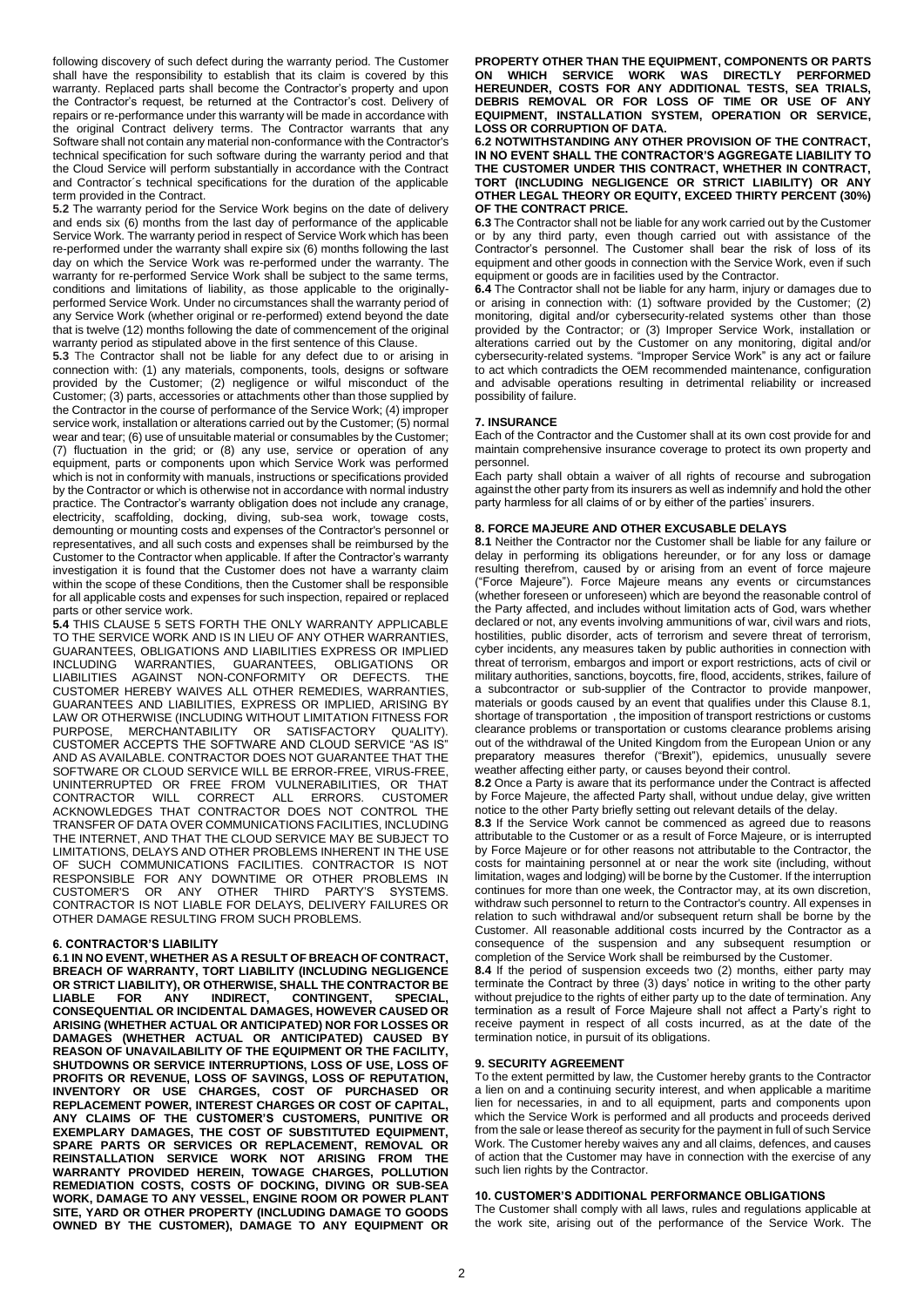Customer shall provide at no cost to the Contractor all of the following facilities and services which must be of sufficient quality and/or quantity for the Contractor's performance of the Service Work, unless otherwise agreed to in writing by the parties:

**10.1** Ancillary manpower equipped with appropriate tools (such as drills and hand lamps), heavy duty hoisting and transport facilities along with the necessary fuel, lubricants, water, electricity, compressed air and cleaning facilities for the Contractor's performance of the Service Work;

**10.2** Heated and/or air-conditioned facilities with available drinking water for the Contractor's personnel in close proximity to the work site as follows:

- (a) service storage sheds with locks, equipped with shelves and bins for tools, equipment and supplies of the Contractor's personnel;
- (b) changing rooms, provided with locks, toilet and washing facilities for the use of the Contractor's personnel;
- (c) furnished offices with locks, equipped with telephones, facsimile, internet and other communication requirements of the Contractor's personnel;

**10.3** Heated and/or air-conditioned boarding and lodging facilities for the Contractor's personnel that must:

- (a) be safe, secure, clean and free of health risks;<br>(b) baye a satisfactory level of comfort and privacy
- have a satisfactory level of comfort and privacy, allowing for a good rest;
- (c) have a toilet and shower, with privacy, located in close proximity to the cabin or the lodging facility;
- (d) have freedom to access leisure or social activities after work
- (e) have access to internet;
- (f) lodge a maximum of 2 persons per cabin or room, without "Hot bedding", and clean laundry provided at regular intervals;
- (g) have choice of hot meal.

**10.4** Assistance requested by the Contractor with the customs formalities required for the import and export of the Contractor's equipment and tools, free of all duties and taxes;

**10.5** Assistance to ensure that the Contractor's personnel obtain visas and any other official entry, exit, residence or working permits that may be required by the country of the work site including free ingress to and egress from the work site;

**10.6** Information concerning: (i) the local laws and regulations applicable to the Service Work; and (ii) any dangerous conditions or unusual risks that may be encountered in the Customer's country, at the work site or in the use of any equipment or tools provided by the Customer; and

**10.7** Additional safety measures reasonably requested by the Contractor. In the event the Customer is unable or unwilling to provide any such facility or service, the Contractor may, at its option, terminate the Contract without liability to the Customer or itself provide such facility or service for the account of the Customer.

## **11. ENVIRONMENTAL, HEALTH AND SAFETY RESPONSIBILITIES**

**11.1** The Customer shall maintain safe working conditions at the work site, including, without limitation, implementing appropriate procedures regarding arsenic, asbestos, lead or any other waste material or hazardous substances as defined by any legislation or international convention relevant or applicable to the Service Work provided ("Hazardous Materials") and confined space entry affixing labels or plates containing warnings and/or safety and operation procedures and instructions as required by applicable laws and regulations. Moreover, the Customer shall be responsible for coordinating with other contractors working at the work site to avoid conflict, hazards or interference with the Service Work performed by the Contractor. If the Service work will be performed in a work site where other potentially conflicting activities are executed at the same time, the Customer shall implement sufficient measures to ensure health and safety for all parties.

**11.2** The Customer shall timely advice the Contractor in writing of all health, safety, security and environmental requirements procedures and instructions applicable at the work site. Without limiting the Customer's responsibilities under this Clause 11, the Contractor has the right, but not the obligation to, from time to time, review and inspect applicable health, safety, security and environmental documentation, procedures and conditions at the work site.

**11.3** If, in the Contractor's reasonable opinion, the health, safety, welfare or security of personnel or the work site is, or is apt to be, imperilled by security risks, terrorist acts or threats, the presence of or threat of exposure to Hazardous Materials or unsafe working conditions or environment (whether or not specific to the site), the Contractor and his representatives have the same responsibility and authority as the Customer to stop the Service Work. The Contractor may, in addition to other rights or remedies available to it, (i) evacuate some or all of its personnel from the work site, (ii) suspend performance of all or any part of the Contract, and/or (iii) remotely perform or supervise the Service Work. Any such occurrence shall be considered an excusable event without any liability to the Contractor. The Customer shall reasonably assist in any such evacuation. All reasonable additional costs incurred by the Contractor as a consequence of the suspension and any subsequent resumption or completion of the Service Work shall be reimbursed by the Customer.

**11.4** Operation of the Customer's equipment is the responsibility of the Customer.

**11.5** The Contractor has no responsibility or liability for the pre-existing condition of the Customer's equipment or the work site. Prior to the Contractor starting any work at the work site, the Customer will provide documentation that identifies the presence and condition of any Hazardous Materials and/or contaminated substances, elements or waste of any kind that are restricted by applicable laws or regulations, existing in or about the Customer's equipment or the work site that the Contractor may encounter while performing under this Contract.

**11.6** The Customer shall disclose to the Contractor industrial hygiene and environmental monitoring data regarding conditions that may affect the Contractor's work or personnel at the work site. The Customer shall immediately inform the Contractor of changes in any such conditions.

**11.7** The Customer will make its medical facilities and resources at the work site available to the Contractor's personnel who need medical attention. If there are no medical facilities or resources available, the Customer will assist in bringing the Contractor's personnel requiring medical attention to the nearest available medical facility.

**11.8** The Customer represents and warrants to the Contractor and agrees to ensure that the work site, surrounding environment, all equipment provided or otherwise made available to the Contractor's representative in connection with the Service Work rendered in connection with this Contract and all products and equipment serviced or otherwise worked on by the Contractor's representatives in connection with this Contract, shall at all times be safe, suitable and sufficient for the designated tasks, free of Hazardous Materials and/or contaminated substances, risks of infectious disease or outbreak of illness , elements or waste of any kind that are restricted by applicable laws or regulations and hazardous to the health or safety of the Contractor's representatives. In the event that the Customer is in breach of any such representation, warranty or covenant, the Contractor may immediately cease performance under this Contract and the Customer shall be liable for the full amount of the fees due under this Contract for all services provided through the date of such termination.

**11.9** The Contractor shall notify the Customer if the Contractor becomes aware of: (i) conditions at the work site differing materially from those disclosed by the Customer; or (ii) previously unknown physical conditions at work site differing materially from those ordinarily encountered and generally recognized as inherent in Service Work of the character provided for in the Contract; or (iii) work assignment extends beyond the acceptable limit of twelve (12) hours or the applicable legal limit of work hours, whichever is shorter, in a single work shift. If any such conditions cause an increase in the Contractor's cost of, or the time required for, performance of any part of the Service Work under the Contract, an equitable adjustment in price and schedule and the Contractor's rest cycle shall be made.

**11.10** If the Contractor encounters Hazardous Materials in the Customer's equipment or at the work site that require special handling or disposal, the Contractor is not obligated to continue Service Work affected by the hazardous conditions. In such an event, the Customer shall eliminate the hazardous conditions in accordance with applicable laws and regulations so that the Contractor's Service Work under the Contract may safely proceed, and the Contractor shall be entitled to an equitable adjustment of the price and schedule to compensate for any increase in the Contractor's cost of, or time required for, performance of any part of the Service Work. The Customer shall properly store, transport and dispose of all Hazardous Materials introduced, produced or generated in the course of the Contractor's Service Work at the work site. The Customer shall be responsible for all costs and expenses related to the management, handling, clean-up, removal and/or disposal of all Hazardous Materials and/or contaminated substances, elements or waste of any kind as defined by applicable laws and regulations or applicable to the Service Work supplied.

**11.11** The Customer shall indemnify the Contractor for any and all claims, damages, losses, fines, penalties and expenses arising out of or relating to any unsafe working conditions, hazardous conditions, Hazardous Materials and/or contaminated substances, elements or waste of any kind that are restricted by applicable laws or regulations which are or were: (i) present in or about the Customer's equipment or the work site prior to the commencement of the Contractor's Service Work; (ii) improperly handled or disposed of by the Customer or the Customer's employees, agents, contractors or subcontractors; or (iii) brought, generated, produced or released on the work site by parties other than the Contractor.

# **12. CYBERSECURITY PROTECTION**

**12.1** Unless otherwise agreed, upon delivery of any equipment provided by the Contractor, the Customer shall be solely responsible for system integrations and/or system security engineering for any equipment not provided by the Contractor. It is the Customer's sole responsibility to protect the equipment and its logic-bearing system components (e.g. hardware, firmware, and software hereinafter referred to as the "Critical Components") from any External Cybersecurity Threat or Internal Cybersecurity Threat, including against hardware and software vulnerabilities. In recognition of the foregoing, the Customer agrees and covenants that it shall use the degree of care appropriate to prevent unauthorized access, use, or hacking of the Critical Components provided in connection with any equipment provided by the Contractor and shall do so in a manner that is no less rigorous than any recommendations provided by the Contractor and accepted industry practices. Contractor is not liable for cyber incidents or breaches, any unauthorized access, interference, intrusion, leakage and/or theft of data or information within Customer´s Information Technology (IT) or Operational Technology (OT) systems. In the event that either party becomes aware of any IT or OT security breach or cyber incident that impacts either party's ability to perform its duties relevant to the scope of work under the Contract, that party shall notify the other party without undue delay.

**12.2** "External Cybersecurity Threat" is any threat, act, attack or other incident which negatively affects the reliable workings of any equipment provided by